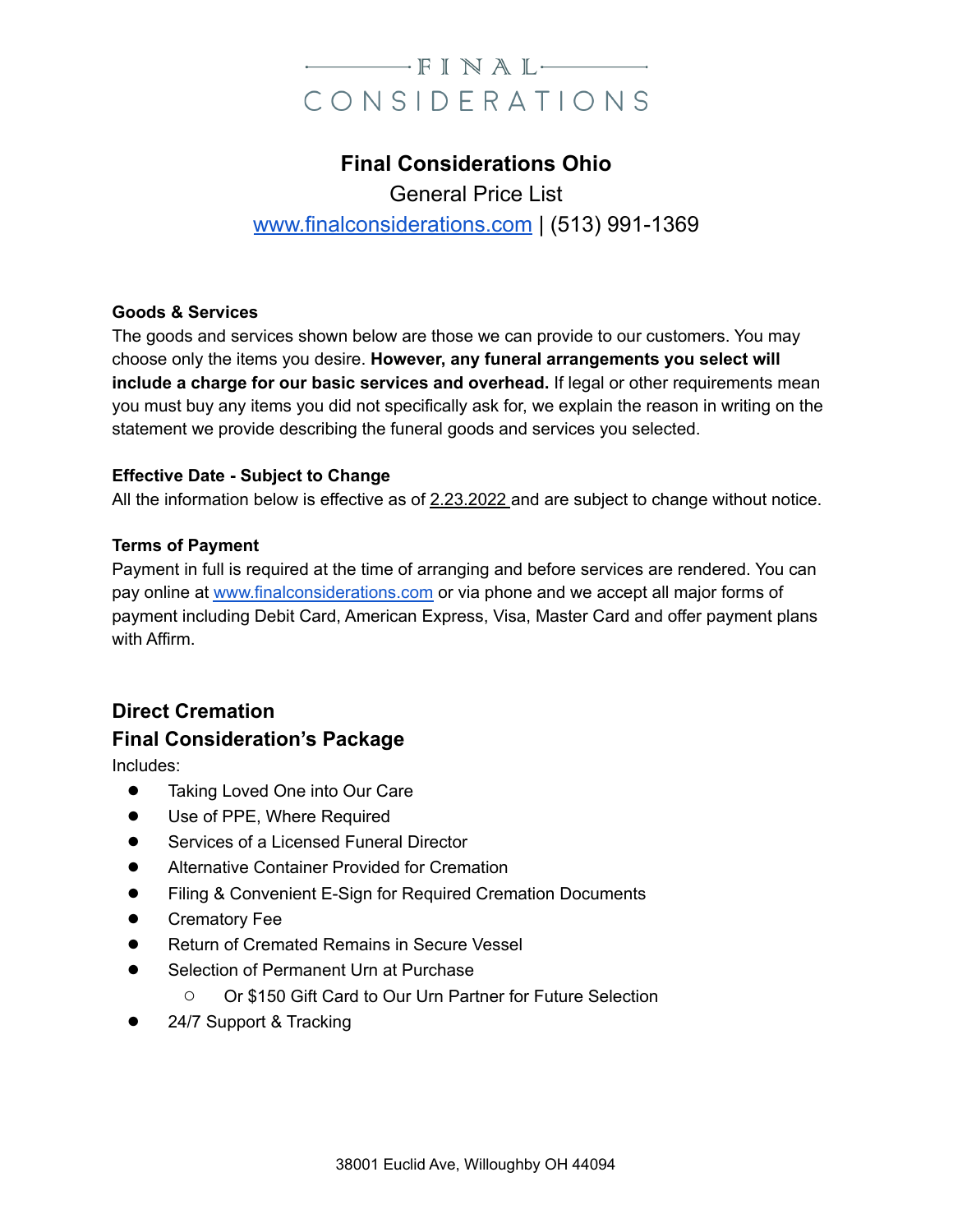# $-\blacksquare$ FINAL $-\blacksquare$ CONSIDERATIONS

# **Final Considerations Ohio**

General Price List

## [www.finalconsiderations.com](http://www.finalconsiderations.com) | (513) 991-1369

In The Following Counties: **All and Struck and Struck and Struck and Struck and Struck and Struck and Struck and Struck and Struck and Struck and Struck and Struck and Struck and Struck and Struck and Struck and Struck and** 

● Hamilton, Clermont, Butler, Warren, Henry, Defiance, William, Paulding, Putnam, Hancock In The Following Counties: **\$1600 \$1600** 

● Franklin, Union, Delaware, Licking, Fairfield, Pickaway, Fayette, Madison, Clinton, Highland, Brown

In The Following Counties: **\$1900** 

● Cuyahoga, Lake, Geauga, Medina, Summit, Portage, Montgomery, Greene, Preble, Darke, Miami, Clark, Lucas, Ottawa, Fulton, Wood, Sandusky, Stark, Wayne, Holmes, Tuscarawas, Mahoning, Columbiana, Trumbull, Carroll, Lorain, Erie, Huron, Ashland, Lawrence, Scioto, Jackson, Pike, Gallia, Ross, Van Wert, Mercer, Allen, Auglaize, Shelby, Hardin, Logan, Champaign, Adams, Seneca, Wyandot, Crawford, Marion, Richland, Morrow, Knox, Hocking, Vinton, Coshocton, Muskingum, Perry, Morgan, Athens, Meigs, Washington, Noble, Guernsey, Ashtabula, Harrison, Jefferson, Belmond, Monroe

### **Alternative Container**

If you want to arrange a direct cremation, you can use an alternative container. Alternative containers encase the body and can be made of materials like fiberboard or composition materials (with or without an outside covering). The containers we provide are cardboard. All merchandise must meet crematory requirements.

### If you choose to provide your own Alternative Container, prices for Direct Cremation are below: In The Following Counties: **\$1490**

● Hamilton, Clermont, Butler, Warren, Henry, Defiance, William, Paulding, Putnam, Hancock In The Following Counties: **All and Struck and Struck and Struck and Struck and Struck and Struck and Struck and Struck and Struck and Struck and Struck and Struck and Struck and Struck and Struck and Struck and Struck and** 

● Franklin, Union, Delaware, Licking, Fairfield, Pickaway, Fayette, Madison, Clinton, Highland, Brown

In The Following Counties: **All and Struck and Struck and Struck and Struck and Struck and Struck and Struck and Struck and Struck and Struck and Struck and Struck and Struck and Struck and Struck and Struck and Struck and** 

● Cuyahoga, Lake, Geauga, Medina, Summit, Portage, Montgomery, Greene, Preble, Darke, Miami, Clark, Lucas, Ottawa, Fulton, Wood, Sandusky, Stark, Wayne, Holmes, Tuscarawas, Mahoning, Columbiana, Trumbull, Carroll, Lorain, Erie, Huron, Ashland, Lawrence, Scioto, Jackson, Pike, Gallia, Ross, Van Wert, Mercer, Allen, Auglaize, Shelby, Hardin, Logan, Champaign, Adams, Seneca, Wyandot, Crawford, Marion, Richland, Morrow, Knox, Hocking, Vinton, Coshocton, Muskingum, Perry, Morgan, Athens, Meigs, Washington, Noble, Guernsey, Ashtabula, Harrison, Jefferson, Belmond, Monroe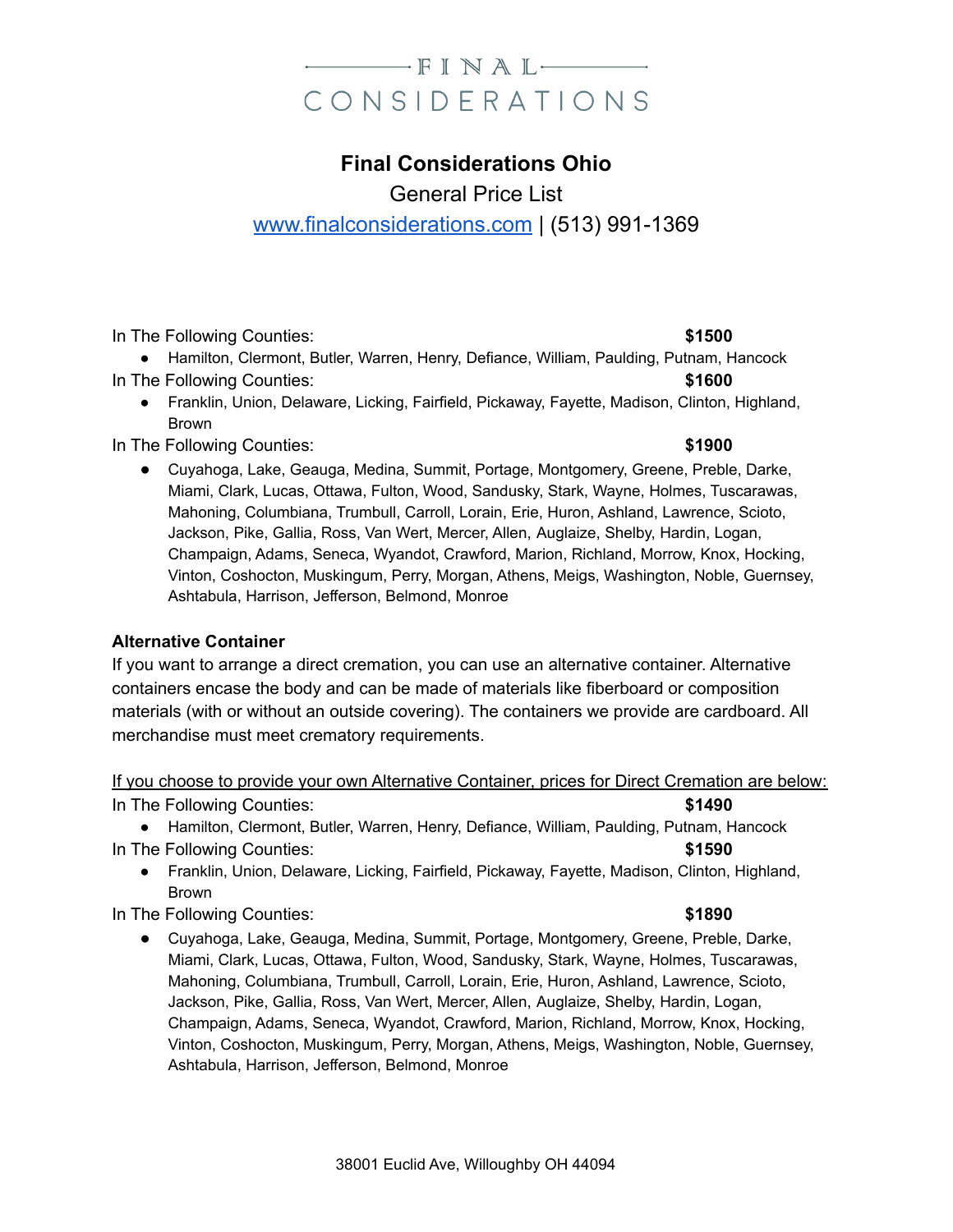# CONSIDERATIONS

# **Final Considerations Ohio**

General Price List

## [www.finalconsiderations.com](http://www.finalconsiderations.com) | (513) 991-1369

| <b>Service / Item</b>                                                                                                                                                                                                                                                                                                                                                                                                                                                                        | <b>Price</b>                             |
|----------------------------------------------------------------------------------------------------------------------------------------------------------------------------------------------------------------------------------------------------------------------------------------------------------------------------------------------------------------------------------------------------------------------------------------------------------------------------------------------|------------------------------------------|
| Basic Services & Arranging. Our fee for the basic services of funeral director and staff<br>includes, but is not limited to, staff to respond to initial request for services;<br>arrangement conference via phone; arrangement of the cremation; preparation and<br>filing of necessary authorizations and permits; recording of vital statistics. This fee also<br>covers our overhead expenses including legal and accounting costs; internal systems;<br>taxes; administrative expenses. | \$1,300                                  |
| Transfer of Remains to Another Funeral Home                                                                                                                                                                                                                                                                                                                                                                                                                                                  | \$300                                    |
| Receiving Remains from Another Funeral Home                                                                                                                                                                                                                                                                                                                                                                                                                                                  | \$300                                    |
| Sheltering of Decedent in Refrigeration (5 days)                                                                                                                                                                                                                                                                                                                                                                                                                                             | \$150                                    |
| Sheltering of Decedent in Refrigeration (daily charge thereafter)                                                                                                                                                                                                                                                                                                                                                                                                                            | \$50                                     |
| Removal of Implanted Device                                                                                                                                                                                                                                                                                                                                                                                                                                                                  | \$150                                    |
| <b>Alternative Container</b>                                                                                                                                                                                                                                                                                                                                                                                                                                                                 | \$10                                     |
| Retrieval of Decedent From Hospital, Coroner's Office, Nursing Home or Funeral<br>Home                                                                                                                                                                                                                                                                                                                                                                                                       | \$150                                    |
| Additional Staff for Retrieval if Decedent Weighs Between 300-500 Pounds                                                                                                                                                                                                                                                                                                                                                                                                                     | \$250                                    |
| Additional Fee for Pick-Up if Decedent is Located in a Private Residence                                                                                                                                                                                                                                                                                                                                                                                                                     | \$300                                    |
| <b>Basic Utility Urn</b>                                                                                                                                                                                                                                                                                                                                                                                                                                                                     | Included with<br><b>Direct Cremation</b> |
| Packaging & Mailing of the Cremated Remains Within the US via USPS                                                                                                                                                                                                                                                                                                                                                                                                                           | \$150                                    |
| Cremation Urns (Price List Available)                                                                                                                                                                                                                                                                                                                                                                                                                                                        | \$150-\$1000                             |
| Jewelry & Keepsakes                                                                                                                                                                                                                                                                                                                                                                                                                                                                          | \$40-\$500                               |
| Mileage Fee For All Vehicles Outside 15 Mile Radius from Crematory                                                                                                                                                                                                                                                                                                                                                                                                                           | \$3.50/mile                              |
| Personal Protective Equipment Fee                                                                                                                                                                                                                                                                                                                                                                                                                                                            | \$150                                    |
| Death Certificate Services                                                                                                                                                                                                                                                                                                                                                                                                                                                                   | \$15                                     |
| Death Certificates                                                                                                                                                                                                                                                                                                                                                                                                                                                                           | \$27                                     |
| Memorial Video with Unlimited Contributors                                                                                                                                                                                                                                                                                                                                                                                                                                                   | \$300                                    |